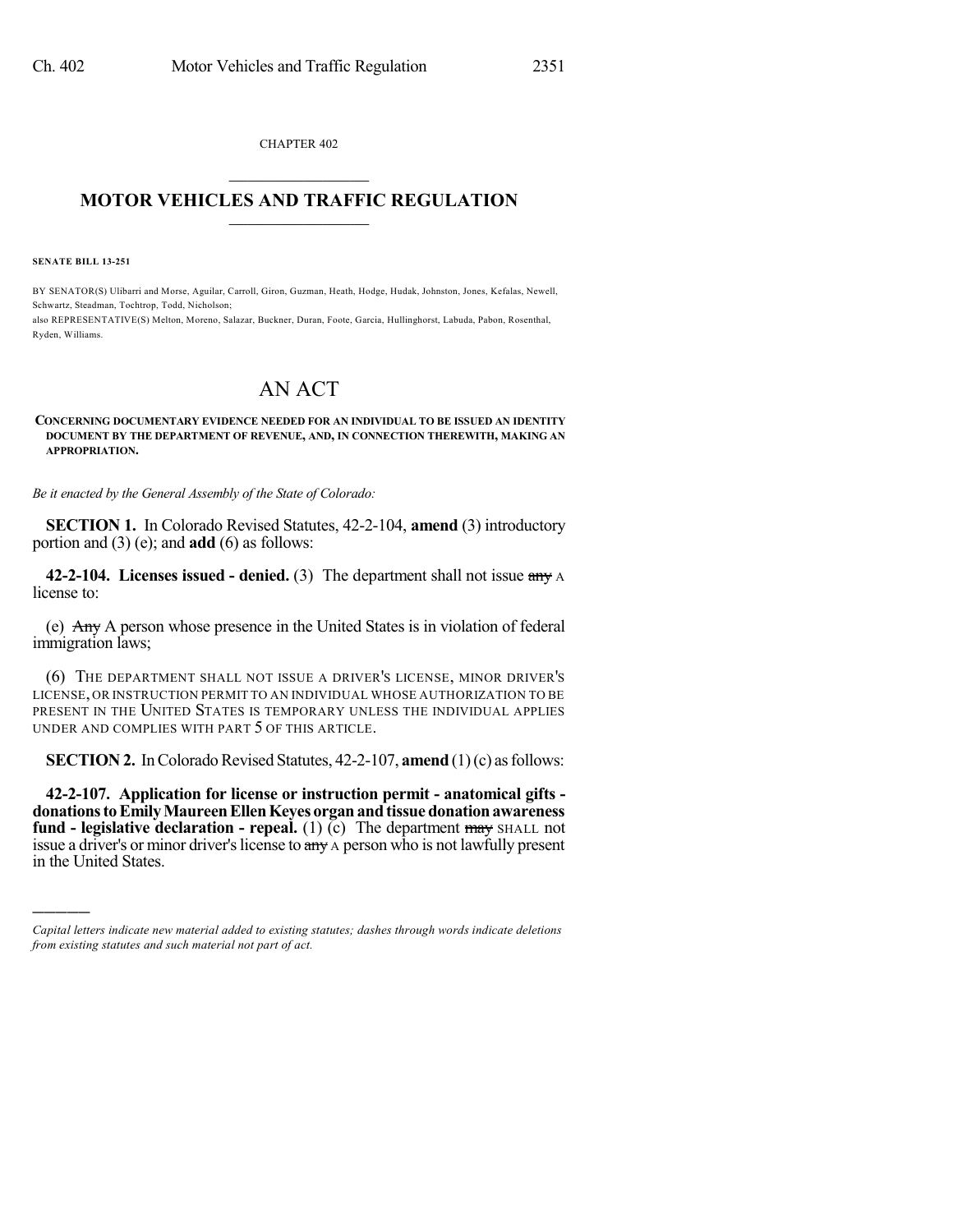**SECTION 3.** In Colorado Revised Statutes, 42-2-302, **add** (7) as follows:

**42-2-302. Department may issue - limitations.** (7) THE DEPARTMENT SHALL NOT ISSUE AN IDENTIFICATION CARD TO AN INDIVIDUAL WHOSE AUTHORIZATION TO BE PRESENT IN THE UNITED STATES IS TEMPORARY UNLESS THE INDIVIDUAL APPLIES UNDER AND COMPLIES WITH PART 5 OF THIS ARTICLE.

**SECTION 4.** In Colorado Revised Statutes, **add** part 5 to article 2 of title 42 as follows:

## PART 5 COLORADO ROAD AND COMMUNITY SAFETY ACT

**42-2-501. Short title.** THIS PART 5 MAY BE KNOWN AND CITED AS THE "COLORADO ROAD AND COMMUNITY SAFETY ACT".

**42-2-502. Legislative declaration.** THE PURPOSE OF THIS PART 5 IS TO AUTHORIZE AN INDIVIDUAL TO QUALIFY FOR A DRIVER'S LICENSE, MINOR DRIVER'S LICENSE, INSTRUCTION PERMIT, OR IDENTIFICATION CARD DESPITE THE INDIVIDUAL NOT BEING LAWFULLY PRESENT OR BEING TEMPORARILY LAWFULLY PRESENT IN THE UNITED STATES. THIS PART 5 IS NOT INTENDED TO CHANGE OTHER QUALIFICATIONS, REQUIREMENTS,OR CONSEQUENCES OF HOLDING THE DOCUMENT UNDER PARTS 1TO 3 OF THIS ARTICLE, ARTICLE 7 OF THIS TITLE, OR ANY OTHER PROVISION OF LAW.THE SUSPENSION OR REVOCATION OF DRIVING PRIVILEGES, THE REQUIRED FEES, FINANCIAL RESPONSIBILITY REQUIREMENTS, RULES OF THE ROAD, ADMINISTRATIVE PROCEDURES AND HEARINGS, QUALIFICATIONS FOR A DRIVER'S LICENSE,VIOLATIONS AND PENALTIES, AND OTHER PROVISIONS THAT APPLY TO DRIVER'S LICENSES, MINOR DRIVER'S LICENSES, INSTRUCTION PERMITS, AND IDENTIFICATION CARDS ARE NOT INTENDED TO BE AFFECTED BY THIS PART 5.

**42-2-503. Definitions.**AS USED IN THIS PART 5,UNLESS THE CONTEXT OTHERWISE REQUIRES:

(1) "IDENTIFICATION DOCUMENT" MEANS A DRIVER'S LICENSE, MINOR DRIVER'S LICENSE, INSTRUCTION PERMIT, OR IDENTIFICATION CARD ISSUED BY THE DEPARTMENT OF REVENUE UNDER PARTS 1 AND 3 OF THIS ARTICLE.

(2) "PROOF OF RETURN FILING" MEANS THE DOCUMENT ISSUED UNDER SECTION 39-21-113(4)(b),C.R.S.,THAT CERTIFIES THAT THE APPLICANT FILED A COLORADO RESIDENT INCOME TAX RETURN.

(3) "TEMPORARILY PRESENT"MEANS A PERSON WHOSE AUTHORITY TO LAWFULLY REMAIN IN THE UNITED STATES IS TEMPORARY AND WHO QUALIFIES FOR A TEMPORARY IDENTIFICATION DOCUMENT CARD UNDER PUB.L. 109-13, DIVISION B, TITLE II, SEC. 202 (c) (2) (C).

**42-2-504. Applicability.** (1) **This part 5.** THIS PART 5 APPLIES TO IDENTIFICATION DOCUMENTS FOR INDIVIDUALS WHO ARE NOT CITIZENS OF THE UNITED STATES AND WHO DO NOT HAVE PERMANENT RESIDENCY STATUS.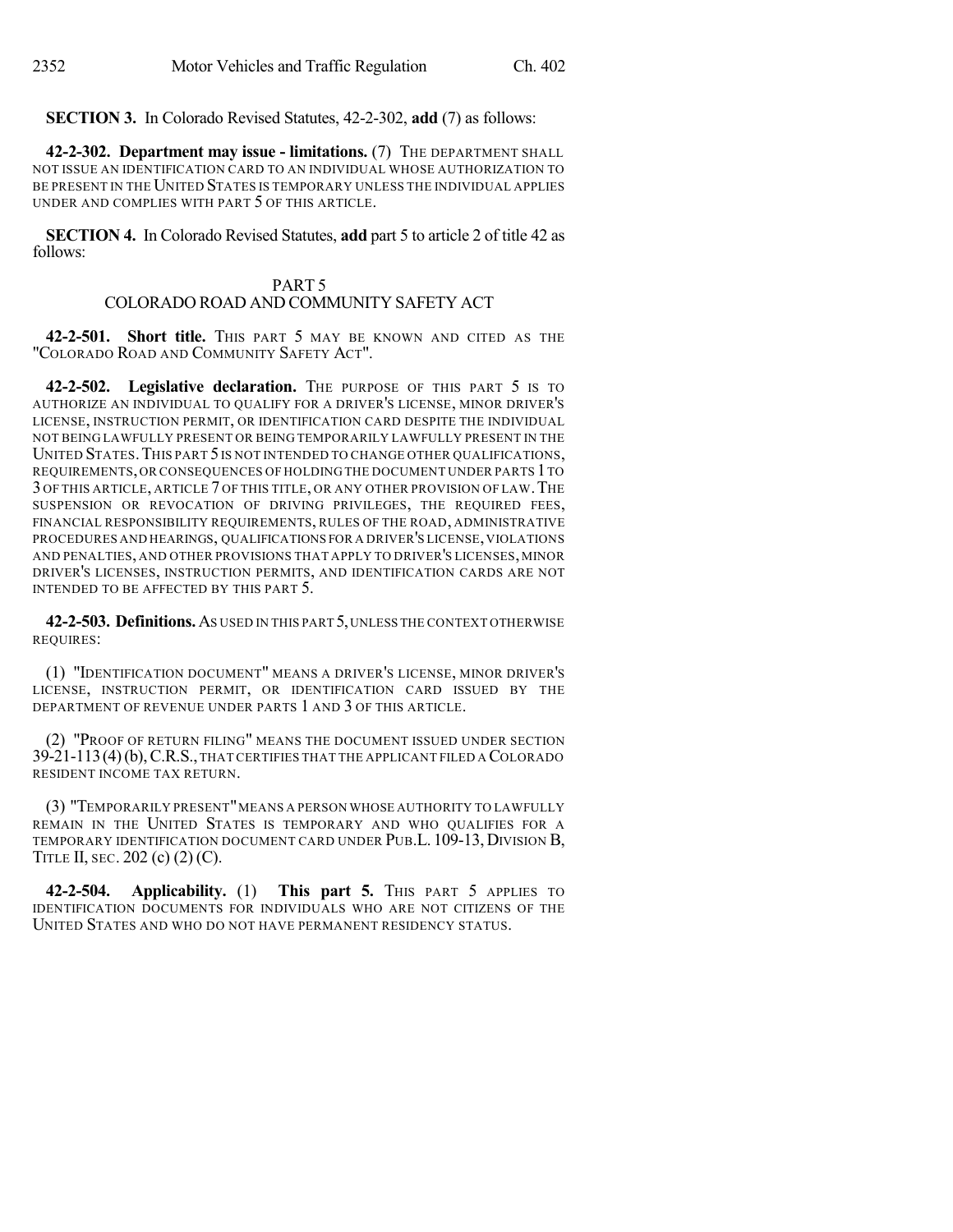(2) **Other provisions.** PARTS 1 TO 4 OF THIS ARTICLE AND ARTICLE 7 OF THIS TITLE APPLY TO IDENTIFICATION DOCUMENTS ISSUED UNDER THIS PART 5, BUT THIS PART 5 SUPERCEDES PARTS 1 TO 3 OF THIS ARTICLE AND ARTICLE 7 OF THIS TITLE FOR IDENTIFICATION DOCUMENTS ISSUED IN COMPLIANCE WITH THIS PART 5.

(3) **Commercial driver's licenses.** THIS PART 5 DOES NOT AUTHORIZE THE ISSUANCE OF A COMMERCIAL DRIVER'S LICENSE OR COMMERCIAL DRIVINGLEARNER'S PERMIT UNDER PART 4 OF THIS ARTICLE TO A PERSON WHO IS NOT LAWFULLY PRESENT IN THE UNITED STATES.

**42-2-505. Identification documents - individuals not lawfully present.** (1) **Documents issued.** AN INDIVIDUAL WHO IS NOT LAWFULLY PRESENT MAY APPLY FOR AN IDENTIFICATION DOCUMENT IN ACCORDANCE WITH THIS PART 5. THE DEPARTMENT SHALL ISSUE AN IDENTIFICATION DOCUMENT TO AN APPLICANT WHO:

(a) QUALIFIES FOR THE DOCUMENT APPLIED FOR EXCEPT FOR QUALIFICATIONS THAT CONFLICT WITH THIS SECTION; AND

(b)(I) SIGNS AN AFFIDAVIT THAT THE APPLICANT IS CURRENTLY A RESIDENT AND PRESENTS PROOF OF RETURN FILING FOR THE IMMEDIATELY PRECEDING YEAR AND EVIDENCE OF RESIDENCE IN COLORADO THAT CONFORMS TO THE STANDARDS OF PUB.L. 109-13, DIVISION B, TITLE II, SEC. 201 ET SEQ. OR ANY RULES PROMULGATED UNDER PUB.L. 109-13, DIVISION B, TITLE II, SEC. 201 ET SEQ.; OR

(II) SIGNS AN AFFIDAVIT THAT THE APPLICANT HAS CONTINUOUSLY BEEN A RESIDENT IN COLORADO FOR THE IMMEDIATELY PRECEDING TWENTY-FOUR MONTHS AND PRESENTS EVIDENCE OF RESIDENCE IN COLORADO FOR THE IMMEDIATELY PRECEDING TWENTY-FOUR MONTHS THAT CONFORMS TO THE STANDARDS OF PUB.L. 109-13,DIVISION B,TITLE II,SEC.201ET SEQ.OR ANY RULES PROMULGATED UNDER PUB.L. 109-13, DIVISION B, TITLE II, SEC. 201 ET SEQ.; AND

(c) DOCUMENTS AN INDIVIDUAL TAXPAYER IDENTIFICATION NUMBER ISSUED BY THE UNITED STATES INTERNAL REVENUE SERVICE;

(d) AFFIRMS IN AN AFFIDAVIT SIGNED BY THE APPLICANT THAT THE APPLICANT HAS APPLIED TO BE LAWFULLY PRESENT WITHIN THE UNITED STATES OR WILL APPLY TO BE LAWFULLY PRESENT AS SOON AS THE APPLICANT IS ELIGIBLE; AND

(e) PRESENTS ONE OF THE FOLLOWING FROM THE APPLICANT'S COUNTRY OF ORIGIN:

(I) A PASSPORT;

(II) A CONSULAR IDENTIFICATION CARD; OR

(III) A MILITARY IDENTIFICATION DOCUMENT.

(2) **Document contents.** (a) ON AN IDENTIFICATION DOCUMENT ISSUED UNDER THIS SECTION, THE DEPARTMENT SHALL PLACE THE PHRASE "NOT VALID FOR FEDERAL IDENTIFICATION, VOTING, OR PUBLIC BENEFIT PURPOSES" CLEARLY DISPLAYED ON THE FACE AND INCORPORATED INTO THE MACHINE READABLE ZONE.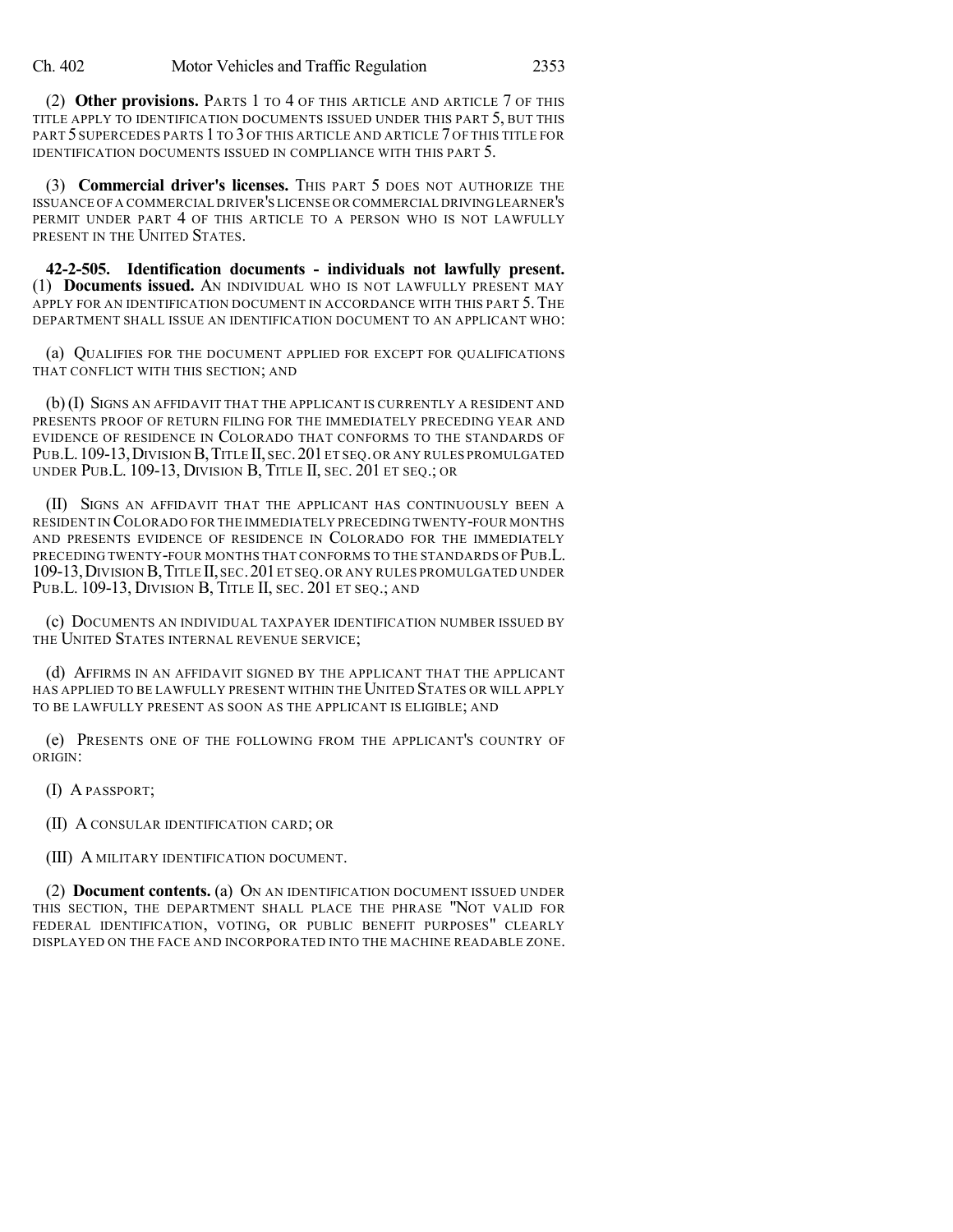THE DEPARTMENT MAY USE A SUBSTANTIALLY SIMILAR PHRASE IF REQUIRED BY FEDERAL LAW.

(b) THE DEPARTMENT SHALL DESIGN THE IDENTIFICATION DOCUMENT ISSUED UNDER THIS SECTION TO BE DISTINGUISHABLE FROM ANOTHER IDENTIFICATION DOCUMENT ISSUED UNDER THIS ARTICLE IN COMPLIANCE WITH FEDERAL LAW.

(3) **Graduated driver'slicense requirements.** TO BE ISSUED A MINOR DRIVER'S LICENSE UNDER THIS SECTION, AN APPLICANT WHO IS UNDER EIGHTEEN YEARS OF AGE MUST COMPLY WITH SECTION 42-2-104 (4).

**42-2-506. Identification documents - individuals temporarily lawfully present.** (1) AN INDIVIDUAL WHO IS TEMPORARILY PRESENT IN THE UNITED STATES MAY APPLY FOR AN IDENTIFICATION DOCUMENT UNDER THIS SECTION. THE DEPARTMENT SHALL ISSUE AN IDENTIFICATION DOCUMENT IF:

(a) THE INDIVIDUAL:

(I) QUALIFIES FOR THE DOCUMENT APPLIED FOR EXCEPT FOR QUALIFICATIONS THAT CONFLICT WITH THIS SECTION; AND

(II) PRODUCES DOCUMENTS THAT SATISFY THE DEPARTMENT THAT THE INDIVIDUAL IS LAWFULLY PRESENT IN THE UNITED STATES; AND

(b) THE FEDERAL GOVERNMENT CONFIRMS THE INDIVIDUAL'S STATUS,INCLUDING ELECTRONICALLY THROUGH THE SAVE OR SOLVE SYSTEMS.

**42-2-507. Taxpayer identificationnumber -confidentiality.**THE DEPARTMENT SHALL KEEP THE APPLICANT'S INDIVIDUAL TAXPAYER IDENTIFICATION NUMBER CONFIDENTIAL AND SHALL NOT PLACE IT ON THE APPLICANT'S DOCUMENT; EXCEPT THAT THIS CONFIDENTIALITY REQUIREMENT DOES NOT EXTEND TO THE STATE CHILD SUPPORT ENFORCEMENT AGENCY, THE DEPARTMENT, OR A COURT OF COMPETENT JURISDICTION WHEN REQUESTING INFORMATION IN THE COURSE OF ACTIVITIES AUTHORIZED UNDER ARTICLE 13 OF TITLE 26, C.R.S., OR ARTICLE 14 OF TITLE 14, C.R.S.

**42-2-508. Fees- rule.**THE DEPARTMENT MAY PROMULGATE A RULE IMPOSING AN ADDITIONAL FEE FOR ISSUANCE OF A DOCUMENT ISSUED UNDER THIS PART 5 TO COVER THE DIRECT AND INDIRECT COST OF IMPLEMENTING THIS PART 5.

**42-2-509. Renewal.** AN IDENTIFICATION DOCUMENT ISSUED UNDER THIS PART 5 EXPIRES THREE YEARS AFTER ISSUANCE. THE HOLDER OF THE DOCUMENT MUST APPLY FOR RENEWAL TO CONTINUE TO HOLD A VALID IDENTIFICATION DOCUMENT.

**42-2-510. Peace officers - arrest authority.** AN IMMIGRATION STATUS VIOLATION IS A FEDERAL OFFENSE.APEACE OFFICER IS NOT AUTHORIZED TO ARREST AN INDIVIDUAL MERELY FOR POSSESSING AN IDENTIFICATION DOCUMENT ISSUED UNDER THIS PART 5.

**SECTION 5.** In Colorado Revised Statutes, **amend** 24-72.1-103 as follows: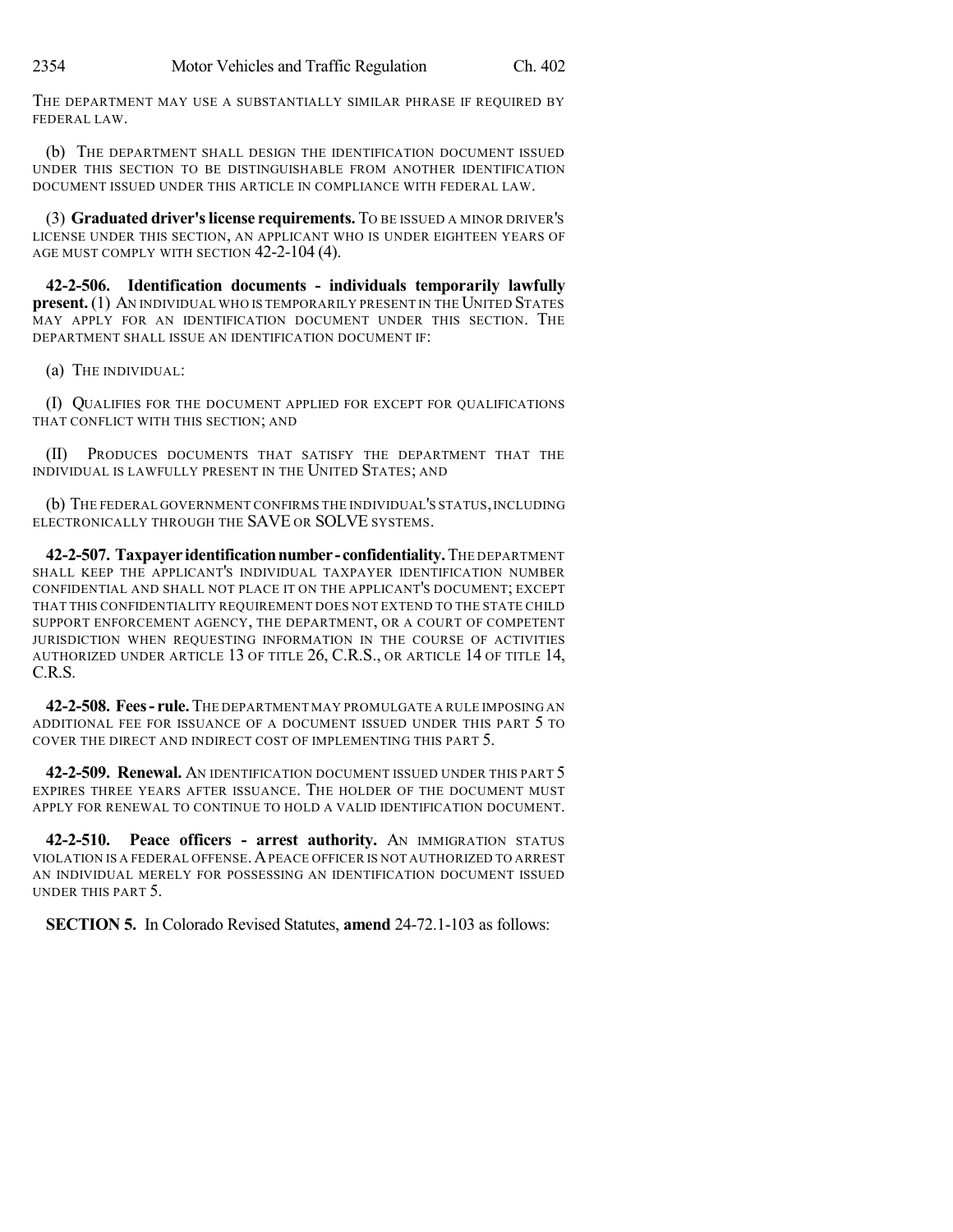**24-72.1-103. Identity documents - verifiable.** (1) EXCEPT AS PROVIDED IN SUBSECTION (3) OF THIS SECTION, a public entity that provides services shall not accept, rely upon, or utilize an identification document to provide services unless it is a secure and verifiable document.

(2) EXCEPT AS PROVIDED IN SUBSECTION (3) OF THIS SECTION, a public entity that is issuing an identification card, license, permit, or official document shall not authorize acceptance of an identification document, nor shall a public official acting in an official capacity accept an THE HOLDER's identification document before issuing such OFFICIAL documents, unless such THE identification document is a secure and verifiable document.

(3) THE DEPARTMENT OF REVENUE MAY ISSUE A DRIVER'S LICENSE, MINOR DRIVER'S LICENSE,INSTRUCTION PERMIT,OR IDENTIFICATION CARD IN ACCORDANCE WITH PART 5 OF ARTICLE 2 OF TITLE 42, C.R.S., BUT THE LICENSE, PERMIT, OR CARD IS NOT A SECURE AND VERIFIABLE DOCUMENT.

**SECTION 6.** In Colorado Revised Statutes, 24-76.5-103, **amend** (4) (a) (I) as follows:

**24-76.5-103. Verification of lawful presence - exceptions- reporting - rules.** (4) An agency or a political subdivision shall verify the lawful presence in the United States of each applicant eighteen years of age or older for federal public benefits or state or local public benefits by requiring the applicant to:

### (a) Produce:

(I) A valid Colorado driver's license or a Colorado identification card issued pursuant to UNDER article 2 of title 42, C.R.S., UNLESS THE APPLICANT HOLDS A LICENSE OR CARD ISSUED UNDER PART 5 OF ARTICLE 2 OF TITLE 42, C.R.S.; or

**SECTION 7.** In Colorado Revised Statutes, 39-21-113, **amend** (4) (b) as follows:

**39-21-113. Reports and returns - repeal - rule.** (4) (b) (I) Nothing in This section shall be construed to DOES NOT prohibit the delivery to a person or his or her duly authorized representative of a copy of any return or report filed in connection with his or her tax. Such copies THE COPY may be certified by the executive director of the department of revenue or the head of  $\frac{day}{x}$  a group, division, or subordinate department, as appointed by the executive director in accordance with article 35 of title 24, C.R.S., and when so certified shall be Is evidence equally with and in like manner as the originals and may be received USED by the courts of this state A COURT as evidence of the contents of the originals.

(II) AN INDIVIDUAL OR HIS OR HER DULY AUTHORIZED REPRESENTATIVE MAY ALSO REQUEST PROOF OF RETURN FILING FOR PARTICULAR TAX YEARS. FOLLOWING REQUEST AND PAYMENT OF THE APPLICABLE FEE, THE DEPARTMENT SHALL PROVIDE PROOF OF RETURN FILING FOR A PERIOD FOR WHICH THE TAXPAYER HAS FILED A RETURN AND REQUESTED PROOF OF RETURN FILING. THE DEPARTMENT SHALL INCLUDE IN THE PROOF OF FILING: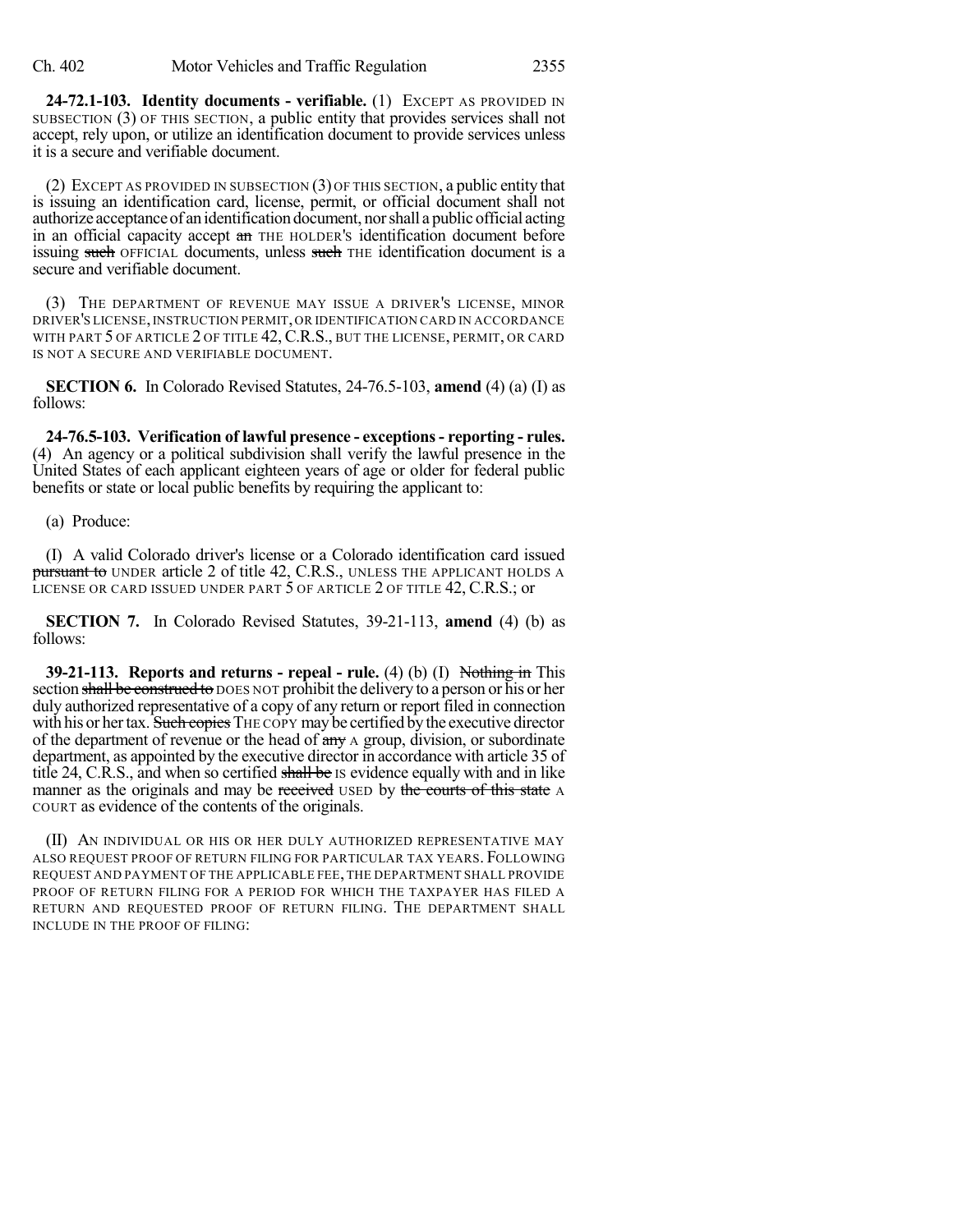(A) THE INDIVIDUAL'S NAME;

(B) THE INDIVIDUAL'S ADDRESS AS SHOWN ON THE MOST RECENTLY FILED RETURN;

(C) THE DATES OF THE TAX PERIODS OF THE REQUESTED RETURNS; AND

(D) ASTATEMENT AS TO WHETHER THE MOST RECENTLY FILED RETURN WAS FILED AS A RESIDENT OF COLORADO, OR, IF A PART-YEAR RESIDENT, THE DATE THE INDIVIDUAL ACQUIRED OR ABANDONED RESIDENCY.

(III) THE DEPARTMENT SHALL PROMULGATE A RULE ESTABLISHING AND CHARGING A FEE FOR THE ISSUANCE OF PROOF OF RETURN FILING. TO BE VALID, THE CHARGE MUST BE BASED ON THE ACTUAL COST OF ISSUING THE PROOF OF RETURN FILING.

**SECTION 8. Appropriation.** (1) In addition to any other appropriation, there is hereby appropriated, out of any moneys in the general fund, not otherwise appropriated, to the department of revenue, for the fiscal year beginning July 1, 2013, the sumof \$436,292, orso much thereof as may be necessary, to be allocated for the implementation of this act as follows:

(a) \$7,725 to the executive director's office for the purchase of legal services from the department of law;

(b) \$35,774 to the information technology division for the purchase of computer center services; and

(c) \$392,793 to the division of motor vehicles for contract services and document design.

(2) In addition to any other appropriation, there is hereby appropriated to the department of law, for the fiscal year beginning July 1, 2013, the sum of \$7,725 and  $0.\overline{1}$  FTE, or so much thereof as may be necessary, for the provision of legal services for the department of revenue related to the implementation of this act. Said sumis from reappropriated funds received from the department of revenue out of the appropriation made in paragraph (a) of subsection (1) of this section.

(3) In addition to any other appropriation, there is hereby appropriated to the governor - lieutenant governor - state planning and budgeting, for the fiscal year beginning July 1, 2013, the sum of \$35,774, or so much thereof as may be necessary, for allocation to the office of information technology, for the provision of computer center services for the department of revenue related to the implementation of this act. Said sum is from reappropriated funds received from the department of revenue out of the appropriation made in paragraph (b) of subsection  $(1)$  of this section.

**SECTION 9. Act subject to petition - effective date - applicability.** (1) This act takes effect at 12:01 a.m. on the day following the expiration of the ninety-day period after final adjournment of the general assembly (August 7, 2013, if adjournment sine die is on May 8, 2013); except that, if a referendum petition is